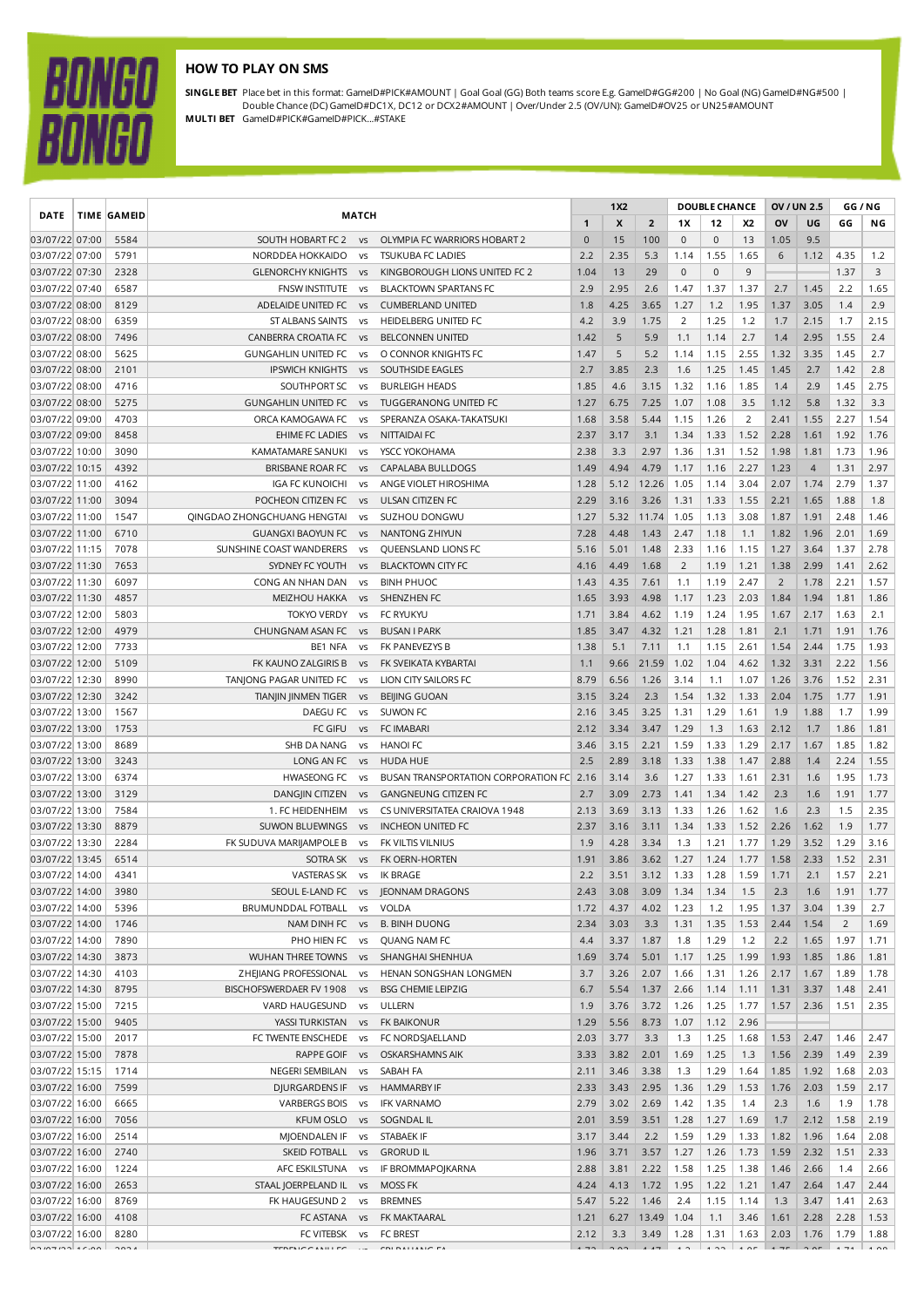| U3/U7/22 16:00                   | 3834 | <b>ILKLINGGANU FL</b>                    | - VS           | <b>SKI PAHAING FA</b>          | 1.72 | 3.93           | 4.4/           | 1.2  | 1.23  | 1.95  | 1.75 | CU.S | 1.71 | 1.98           |
|----------------------------------|------|------------------------------------------|----------------|--------------------------------|------|----------------|----------------|------|-------|-------|------|------|------|----------------|
| 03/07/22 16:00                   | 9331 | PDRM FA                                  | VS             | <b>PERAK FC</b>                | 2.23 | 3.4            | 3.15           | 1.33 | 1.29  | 1.57  | 1.81 | 1.97 | 1.63 | 2.11           |
| 03/07/22 16:00                   | 7559 | FC LAPA                                  | <b>VS</b>      | PK KESKI-UUSIMAA               | 8.95 | 6.8            | 1.25           | 3.22 | 1.09  | 1.07  | 1.24 | 3.95 | 1.51 | 2.35           |
|                                  |      |                                          |                |                                |      |                |                |      |       |       |      |      |      |                |
| 03/07/22 16:00                   | 1483 | ATLETICO TUCUMAN RESERVE                 | <b>VS</b>      | <b>VELEZ SARSFIELD RESERVE</b> | 2.96 | 3.43           | 2.32           | 1.54 | 1.29  | 1.36  | 1.84 | 1.93 | 1.65 | 2.06           |
| 03/07/22 16:00                   | 2264 | CA TALLERES DE CORDOBA RESERVE           | V <sub>S</sub> | CA TIGRE RESERVE               | 2.12 | 3.4            | 3.39           | 1.3  | 1.29  | 1.63  | 1.98 | 1.8  | 1.76 | 1.92           |
| 03/07/22 16:00                   | 4705 | SAN LORENZO DE ALMAGRO RES.              | VS             | CA BARRACAS CENTRAL RESERVE    | 1.82 | 3.65           | 4.21           | 1.22 | 1.26  | 1.84  | 1.85 | 1.92 | 1.74 | 1.94           |
| 03/07/22 16:00                   | 4742 | <b>WSG TIROL</b>                         | <b>VS</b>      | 1 FC NUREMBERG                 | 4.11 | 4.07           | 1.75           | 1.91 | 1.22  | 1.22  | 1.54 | 2.43 | 1.52 | 2.3            |
| 03/07/22 16:00                   | 1128 | RIO CLARO FC SP                          | VS             | EC SAO BENTO SP                | 2.39 | 2.94           | 3.31           | 1.31 | 1.37  | 1.51  | 2.59 | 1.48 | 2.08 | 1.64           |
| 03/07/22 16:00                   | 2944 | SCHWARZ-WEISS ESSEN                      | <b>VS</b>      | ROT-WEISS ESSEN                | 8.68 | 6.27           | 1.26           | 3.12 | 1.1   | 1.07  | 1.3  | 3.43 | 1.58 | 2.18           |
|                                  |      |                                          |                |                                |      |                |                |      |       |       |      |      |      |                |
| 03/07/22 16:00                   | 7965 | <b>BULAWAYO CHIEFS FC</b>                | <b>VS</b>      | <b>CRANBORNE BULLETS FC</b>    | 2.01 | 2.7            | 5.24           | 1.16 | 1.41  | 1.69  | 3.43 | 1.3  | 2.67 | 1.4            |
| 03/07/22 16:30                   | 3285 | <b>ZFK KRASNODAR</b>                     | <b>VS</b>      | ZHFK YENISEY KRASNOYARSK       | 3.84 | 3.29           | 2.02           | 1.69 | 1.31  | 1.25  | 2.21 | 1.65 | 1.93 | 1.75           |
| 03/07/22 16:30                   | 2726 | <b>WERDER BREMEN</b>                     | <b>VS</b>      | <b>KARLSRUHER SC</b>           | 1.9  | 3.75           | 3.74           | 1.25 | 1.25  | 1.77  | 1.57 | 2.36 | 1.51 | 2.34           |
| 03/07/22 16:30                   | 5434 | <b>LOKOMOTIV MOSCOW</b>                  | V <sub>S</sub> | FC FAKEL VORONEZH              | 1.54 | 4.23           | 5.75           | 1.14 | 1.2   | 2.22  | 1.73 | 2.07 | 1.8  | 1.88           |
| 03/07/22 17:00                   | 2801 | <b>EGERSUNDS IK</b>                      | <b>VS</b>      | STROEMMEN IF                   | 1.76 | $\overline{4}$ | 4.16           | 1.22 | 1.23  | 1.91  | 1.48 | 2.6  | 1.47 | 2.44           |
| 03/07/22 17:00                   | 3223 | LILLEHAMMER FK                           | <b>VS</b>      | KONGSVINGER IL FOTBALL 2       | 2.1  | 4.19           | 2.89           | 1.37 | 1.22  | 1.64  | 1.38 | 2.98 | 1.36 | 2.83           |
| 03/07/22 17:00                   | 5080 | AVAI FC SC                               |                | <b>CUIABA ESPORTE CLUBE MT</b> | 2.15 | 3.02           | 3.79           | 1.25 | 1.35  | 1.61  | 2.61 | 1.48 | 2.13 | 1.61           |
|                                  |      |                                          | VS             |                                |      |                |                |      |       |       |      |      |      |                |
| 03/07/22 17:00                   | 5924 | AA PONTE PRETA SP                        | V <sub>S</sub> | TOMBENSE FC MG                 | 2.14 | 2.99           | 3.89           | 1.24 | 1.35  | 1.62  | 2.76 | 1.43 | 2.24 | 1.55           |
| 03/07/22 17:00                   | 9944 | <b>GREMIO ESPORTIVO BRASIL</b>           | <b>VS</b>      | <b>BOTAFOGO FC PB</b>          | 2.68 | 2.9            | 2.92           | 1.37 | 1.37  | 1.42  | 2.86 | 1.41 | 2.23 | 1.56           |
| 03/07/22 17:00                   | 2487 | CA JUVENTUD UNIDA UNIVERSITARIO SAN LUIS | <b>VS</b>      | DESAMPARADOS SAN JUAN          | 1.77 | 3.2            | 5.51           | 1.15 | 1.31  | 1.89  | 2.66 | 1.46 | 2.37 | 1.5            |
| 03/07/22 17:00                   | 9588 | REZEKNES FA/BJSS                         | <b>VS</b>      | <b>SALASPILS BISS</b>          | 1.82 | 4.35           | 3.55           | 1.27 | 1.21  | 1.84  | 1.44 | 2.73 | 1.44 | 2.54           |
| 03/07/22 17:00                   | 2435 | FK VILNIUS BFA                           | V <sub>S</sub> | FK BANGA B                     | 2.3  | 3.77           | 2.78           | 1.4  | 1.26  | 1.54  | 1.53 | 2.46 | 1.45 | 2.51           |
| 03/07/22 17:00                   | 4442 | ATLETICO SAN LUIS                        | <b>VS</b>      | <b>CLUB LEON</b>               | 2.12 | 3.43           | 3.36           | 1.3  | 1.29  | 1.63  | 1.76 | 2.04 | 1.6  | 2.15           |
|                                  |      |                                          |                |                                |      |                |                |      |       |       |      |      |      |                |
| 03/07/22 17:00                   | 1827 | PUMAS UNAM                               | <b>VS</b>      | CLUB TIJUANA DE CALIENTE       | 2.04 | 3.46           | 3.56           | 1.27 | 1.29  | 1.67  | 1.84 | 1.93 | 1.68 | 2.03           |
| 03/07/22 17:00                   | 2432 | <b>IFK LULEAA</b>                        | <b>VS</b>      | <b>UMEA FC</b>                 | 4.79 | 4.28           | 1.62           |      |       |       |      |      |      |                |
| 03/07/22 17:15                   | 4349 | NOMME KALJU FC                           | VS             | FC KURESSAARE                  | 1.43 | 4.64           | 6.87           | 1.11 | 1.17  | 2.47  | 1.71 | 2.1  | 1.89 | 1.78           |
| 03/07/22 17:30                   | 4823 | CANON SPORTIFE YAOUNDE                   | <b>VS</b>      | ASTRES FC DE DOUALA            | 2.26 | 2.74           | 3.95           | 1.24 | 1.41  | 1.56  | 2.97 | 1.38 | 2.29 | 1.53           |
| 03/07/22 18:00                   | 7940 | MFM FC                                   | <b>VS</b>      | NIGER TORNADOES FC             | 1.6  | 3.5            | 6.65           | 1.12 | 1.27  | 2.1   | 2.81 | 1.42 | 2.71 | 1.39           |
| 03/07/22 18:00                   | 3967 | <b>REMO STARS</b>                        | <b>VS</b>      | <b>ENYIMBA</b>                 | 1.47 | 3.8            | 8.52           | 1.09 | 1.23  | 2.36  | 2.85 | 1.41 | 3.07 | 1.31           |
| 03/07/22 18:00                   | 6492 | <b>KWARA UNITED</b>                      | V <sub>S</sub> | NASARAWA UNITED                | 1.45 | 4.03           | 8.03           |      |       |       | 2.52 | 1.51 |      |                |
|                                  |      |                                          |                |                                |      |                |                |      |       |       |      |      |      |                |
| 03/07/22 18:00                   | 4955 | FK TUKUMS 2000/TSS                       | <b>VS</b>      | FK METTA / LU                  | 3.12 | 3.39           | 2.25           | 1.57 | 1.3   | 1.33  | 1.78 | 2.01 | 1.6  | 2.15           |
| 03/07/22 18:00                   | 2691 | <b>FK AKSU</b>                           | <b>VS</b>      | FC KYZYLZHAR SK                | 2.66 | 3.02           | 2.83           | 1.39 | 1.35  | 1.43  | 2.36 | 1.57 | 1.93 | 1.75           |
| 03/07/22 18:00                   | 4075 | FC KAIRAT ALMATY                         | VS             | FK AKZHAIYK URALSK             | 1.58 | 3.79           | 6.13           | 1.13 | 1.24  | 2.15  | 2.21 | 1.65 | 2.2  | 1.57           |
| 03/07/22 18:00                   | 3532 | <b>BATE BORISOV</b>                      | <b>VS</b>      | <b>ENERGETIK BGU MINSK</b>     | 1.5  | 4.43           | 5.93           | 1.13 | 1.19  | 2.3   | 1.7  | 2.12 | 1.8  | 1.87           |
| 03/07/22 18:00                   | 1217 | CE OPERARIO VARZEA-GRANDENSE MT          | <b>VS</b>      | CEILANDIA ESPORTE CLUBE DF     | 2.09 | 3              | 4.03           | 1.23 | 1.35  | 1.64  | 2.33 | 1.59 | 1.95 | 1.73           |
| 03/07/22 18:00                   | 9441 | <b>FA SIAULIAI</b>                       | <b>VS</b>      | <b>DZIUGAS</b>                 | 2.04 | 3.22           | 3.85           | 1.25 | 1.32  | 1.67  | 2.18 | 1.66 | 1.89 | 1.78           |
| 03/07/22 18:00                   | 4434 | SENEGAL                                  | <b>VS</b>      | UGANDA                         | 1.2  | 7.21           | 12.82          | 1.05 | 1.1   | 4.13  | 1.4  | 2.9  | 1.95 | 1.79           |
|                                  |      |                                          |                |                                |      |                |                |      |       | 3.77  |      |      |      | 2.65           |
| 03/07/22 18:00                   | 3974 | FC SCHALKE 04 II                         | <b>VS</b>      | SPVGG VREDEN 1921              | 1.17 | 8.48           | 11.26          | 1.05 | 1.06  |       | 1.12 | 5.85 | 1.4  |                |
| 03/07/22 18:30                   | 2952 | HACKEN GOTHENBURG                        | vs             | <b>IF ELFSBORG</b>             | 2.32 | 3.6            | 2.84           | 1.38 | 1.27  | 1.54  | 1.56 | 2.38 | 1.46 | 2.47           |
| 03/07/22 18:30                   | 1854 | <b>IFK NORRKOPING FK</b>                 | <b>VS</b>      | <b>IK SIRIUS</b>               | 1.49 | 4.5            | 5.96           | 1.13 | 1.19  | 2.32  | 1.66 | 2.19 | 1.77 | 1.91           |
| 03/07/22 18:30                   | 9535 | <b>KUPS AKATEMIA</b>                     | <b>VS</b>      | KAPA KAPYLAN PALLO             | 2.84 | 3.77           | 2.26           | 1.56 | 1.26  | 1.38  | 1.43 | 2.79 | 1.37 | 2.78           |
| 03/07/22 18:30                   | 9244 | <b>GRANKULLA IFK</b>                     | <b>VS</b>      | VJS                            | 2.13 | 3.81           | 3.05           | 1.34 | 1.25  | 1.62  | 1.45 | 2.71 | 1.39 | 2.69           |
| 03/07/22 18:30                   | 5052 | <b>FRANCE</b>                            | <b>VS</b>      | SPAIN                          | 4.54 | 3.9            | 1.71           | 1.95 | 1.24  | 1.19  | 1.75 | 2.05 | 1.71 | 1.98           |
| 03/07/22 18:30                   | 5085 | FK TRANSINVEST                           | <b>VS</b>      | VILNIUS FK ZALGIRIS C          | 1.14 | 10.1           | 12.38          | 1.04 | 1.05  | 4.15  |      |      |      |                |
|                                  | 2767 | ALUMINIJ KIDRICEVO                       |                | FC UNIVERSITATEA CLUJ          | 3.68 | 4.2            | 1.82           | 1.84 | 1.22  | 1.26  | 1.53 | 2.46 | 1.51 | 2.34           |
| 03/07/22 18:30                   |      |                                          | VS             |                                |      |                |                |      |       |       |      |      |      |                |
| 03/07/22 19:00                   | 7836 | THROTTUR REYKJAVIK                       | <b>VS</b>      | <b>VOLSUNGUR</b>               | 1.89 | 4.21           | 3.41           | 1.29 | 1.22  | 1.78  | 1.41 | 2.83 | 1.4  | 2.66           |
| 03/07/22 19:00                   | 4579 | AALESUNDS FK                             | <b>VS</b>      | STROEMSGODSET IF               | 2.23 | 3.59           | 3              | 1.35 | 1.27  | 1.57  | 1.66 | 2.18 | 1.54 | 2.28           |
| 03/07/22 19:00                   | 1736 | HAMARKAMERATENE                          | <b>VS</b>      | <b>MOLDE FK</b>                | 3.31 | 3.74           | 2.04           | 1.68 | 1.26  | 1.3   | 1.6  | 2.29 | 1.52 | 2.32           |
| 03/07/22 19:00                   | 4727 | <b>KRISTIANSUND BK</b>                   | <b>VS</b>      | <b>LILLESTROM SK</b>           | 3.54 | 3.67           | 1.98           | 1.71 | 1.26  | 1.28  | 1.7  | 2.12 | 1.59 | 2.16           |
| 03/07/22 19:00                   | 9289 | SARPSBORG 08                             | <b>VS</b>      | SANDEFJORD FOTBALL             | 1.41 | 4.96           | 6.77           | 1.11 | 1.16  | 2.54  | 1.52 | 2.5  | 1.69 | $\overline{2}$ |
| 03/07/22 19:00                   | 3835 | KVIK HALDEN FK                           | <b>VS</b>      | ODDS BK <sub>2</sub>           | 1.49 | 4.9            | 5.4            | 1.15 | 1.17  | 2.32  | 1.36 | 3.1  | 1.46 | 2.48           |
| 03/07/22 19:00                   | 5091 | FCI LEVADIA TALLINN U21                  | <b>VS</b>      | <b>VIIMSI JK</b>               | 1.74 | 4.16           | 4.1            | 1.22 | 1.22  | 1.93  | 1.45 | 2.72 | 1.45 | 2.5            |
| 03/07/22 19:00                   | 7973 | UNION DE SANTA FE                        | <b>VS</b>      | ATLETICO LANUS                 | 1.82 | 3.37           | 4.7            | 1.19 | 1.29  | 1.84  | 2.24 | 1.63 | 2.02 | 1.68           |
|                                  |      |                                          |                |                                |      |                |                |      |       |       |      |      |      |                |
| 03/07/22 19:00                   | 4567 | CLUB SANTOS LAGUNA                       | <b>VS</b>      | <b>CF MONTERREY</b>            | 1.9  | 3.66           | 3.85           | 1.24 | 1.26  | 1.77  | 1.83 | 1.95 | 1.71 | 1.99           |
| 03/07/22 19:00                   | 7472 | NK RADOMLJE                              | vs             | WKS SLASK WROCLAW              | 3.39 | 3.79           | $\overline{2}$ | 1.7  | 1.25  | 1.29  | 1.69 | 2.14 | 1.59 | 2.17           |
| 03/07/22 19:30                   | 4256 | PUERTO MONTT                             | <b>VS</b>      | <b>DEPORTES MAGALLANES</b>     | 2.65 | 2.85           | 2.36           | 1.36 | 1.26  | 1.3   | 1.88 | 1.65 | 1.69 | 1.89           |
| 03/07/22 19:30                   | 9162 | SANTIAGO MORNING                         | <b>VS</b>      | AC BARNECHEA                   | 1.95 | 3              | 3.3            | 1.21 | 1.24  | 1.5   | 1.89 | 1.64 | 1.75 | 1.82           |
| 03/07/22 20:00                   | 5224 | FC GOMEL                                 | <b>VS</b>      | FC NEMAN GRODNO                | 2.95 | 3.26           | 2.41           | 1.5  | 1.31  | 1.36  | 2.06 | 1.74 | 1.78 | 1.89           |
| 03/07/22 20:00                   | 8320 | CAMEROON                                 | vs             | ZAMBIA                         | 1.22 | 6.92           | 11.44          | 1.06 | 1.11  | 3.89  | 1.38 | 2.96 | 1.85 | 1.88           |
| 03/07/22 20:00                   | 8931 | PUMAS UNAM                               | <b>VS</b>      | CLUB TIJUANA DE CALIENTE       | 1.93 | 3.46           | 3.96           | 1.24 | 1.28  | 1.75  | 1.97 | 1.81 | 1.79 | 1.88           |
| 03/07/22 20:00                   | 1884 | FK ZENIT SAINT PETERSBURG                | VS             | FK CRVENA ZVEZDA BELGRADE      | 1.76 | 3.68           | 4.52           | 1.19 | 1.26  | 1.9   | 1.8  | 1.98 | 1.72 | 1.96           |
|                                  |      |                                          |                |                                |      |                |                |      |       |       |      |      |      |                |
| 03/07/22 20:00                   | 2964 | CHABAB MOHAMMEDIA                        | <b>VS</b>      | MOULOUDIA CLUB OF OUJDA        | 5.32 | 3.34           | 1.75           | 1.92 | 1.29  | 1.16  | 2.48 | 1.52 | 2.25 | 1.55           |
| 03/07/22 20:00                   | 3164 | RAPIDE OUED ZEM                          | <b>VS</b>      | DIFAA HASSANI D'EL-JADIDA      | 1.47 | 4.12           | 7.2            | 1.1  | 1.21  | 2.35  | 2.14 | 1.69 | 2.28 | 1.54           |
| 03/07/22 20:00                   | 8027 | EDING SPORT FC                           | <b>VS</b>      | COTON SPORT DE GAROUA          | 2.39 | 2.81           | 3.38           | 1.29 | 1.39  | 1.5   | 2.42 | 1.55 | 1.94 | 1.74           |
| 03/07/22 20:45                   | 3865 | GIMNASIA Y ESGRIMA MENDOZA               | VS             | INDEPENDIENTE RIVADAVIA        | 2.43 | 2.91           | 3.18           | 1.32 | 1.37  | 1.49  | 2.65 | 1.47 | 2.11 | 1.62           |
| 03/07/22 21:00                   | 8457 | VIKING FK                                | <b>VS</b>      | <b>ROSENBORG BK</b>            | 1.78 | 3.89           | 3.99           | 1.23 | 1.23  | 1.87  | 1.57 | 2.36 | 1.54 | 2.27           |
| 03/07/22 21:00                   | 7717 | SAN TELMO                                | <b>VS</b>      | FERRO CARRIL OESTE             | 3.74 | 3.21           | 2.04           | 1.67 | 1.31  | 1.25  | 2.17 | 1.67 | 1.89 | 1.79           |
| 03/07/22 21:00                   | 9607 | <b>GUILLERMO BROWN</b>                   | <b>VS</b>      | DEFENSORES DE BELGRANO         | 2.13 | 2.73           | 4.28           | 1.21 | 1.4   | 1.61  | 3.48 | 1.29 | 2.65 | 1.4            |
|                                  |      |                                          |                |                                |      |                |                |      |       |       |      |      |      |                |
| 03/07/22 21:00                   | 3503 | AA PORTUGUESA RJ                         | <b>VS</b>      | PEROLAS NEGRAS RJ              | 1.3  | 4.56           | 12.36          | 1.05 | 1.16  | 2.9   | 2.32 | 1.59 | 3.08 | 1.31           |
| 03/07/22 21:00                   | 3165 | CN MARCILIO DIAS SC                      | <b>VS</b>      | <b>AZURIZ FC PR</b>            | 2.73 | 2.66           | 3.04           | 1.34 | 1.42  | 1.41  | 3.1  | 1.36 | 2.3  | 1.53           |
| 03/07/22 21:00                   | 5642 | CE AIMORE RS                             | <b>VS</b>      | SER CAXIAS DO SUL              | 2.7  | 2.63           | 3.13           | 1.33 | 1.43  | 1.41  | 3.04 | 1.37 | 2.25 | 1.55           |
| 03/07/22 21:00                   | 3685 | SPORTIVO PENAROL SAN JUAN                | <b>VS</b>      | VILLA MITRE DE BAHIA BLANCA    | 2.53 | 2.85           | 3.09           | 1.34 | 1.38  | 1.46  | 2.74 | 1.44 | 2.14 | 1.6            |
| 03/07/22 21:00                   | 8069 | CA LINIERS BAHIA BLANCA                  | <b>VS</b>      | <b>DEPORTIVO CAMIONEROS</b>    | 2.3  | 2.86           | 3.5            | 1.28 | 1.38  | 1.54  | 3.03 | 1.37 | 2.35 | 1.5            |
| 03/07/22 21:00                   | 8063 | CLUB CIRCULO DEPORTIVO                   | <b>VS</b>      | CS ESTUDIANTES SAN LUIS        | 2.68 | 2.66           | 3.11           | 1.33 | 1.42  | 1.42  | 2.69 | 1.45 | 2.05 | 1.66           |
| 03/07/22 21:00                   | 9772 | CD DE PRONUNCIAMIENTO                    | <b>VS</b>      | CA SARMIENTO DE RESISTENCIA    | 6.28 | 3.6            | 1.58           | 2.13 | 1.25  | 1.12  | 2.14 | 1.69 | 2.11 | 1.62           |
|                                  |      |                                          |                |                                |      |                |                |      |       |       |      |      |      |                |
| 03/07/22 21:00<br>03/07/22 21:00 | 1852 | <b>BARRACAS CENTRAL</b>                  | <b>VS</b>      | CA SAN LORENZO DE ALMAGRO      | 3.01 | 3.13           | 2.39           | 1.5  | 1.33  | 1.35  | 2.24 | 1.63 | 1.89 | 1.78           |
|                                  | 4544 | <b>NORWAY</b>                            | v٢             | <b>SWFDFN</b>                  | 42   | 3.77           | $176$          | 189  | 1 2 4 | 1 2 1 | 179  | 199  | 172  | 197            |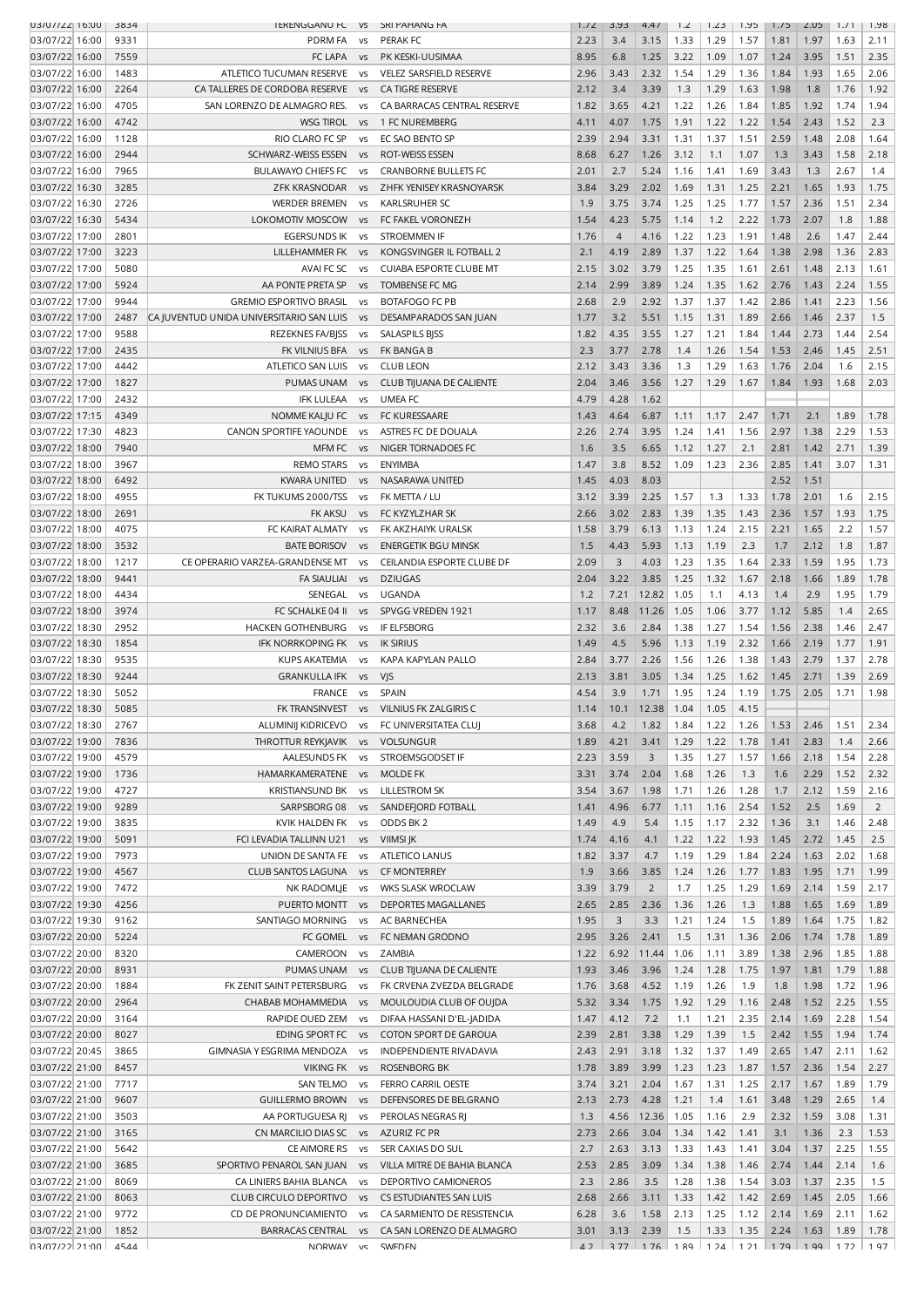| بالحاديث وستساد بالحادث | $\sim$ $\sim$ $\sim$ | .                                     | $\ddotsc$            | والمواصون والمراد                   |                |      |                | $\cdots$ | $\cdots$ | $\cdots$ | $\cdots$ |      | $\cdots$       | $\alpha$ , $\beta$ , $\alpha$ |
|-------------------------|----------------------|---------------------------------------|----------------------|-------------------------------------|----------------|------|----------------|----------|----------|----------|----------|------|----------------|-------------------------------|
| 03/07/22 21:00          | 8641                 | GERMANY                               | VS                   | ENGLAND                             | 2.19           | 3.49 | 3.07           | 1.34     | 1.28     | 1.59     | 1.69     | 2.13 | 1.56           | 2.24                          |
| 03/07/22 21:00          | 5013                 | FLUMINENSE FC RJ                      | vs                   | CR VASCO DA GAMA RJ                 | 1.73           | 3.66 | 4.54           | 1.19     | 1.25     | 1.92     | 1.73     | 2.07 | 1.67           | 2.03                          |
| 03/07/22 21:00          | 2061                 | <b>BOTAFOGO FC PB</b>                 | <b>VS</b>            | <b>FORTALEZA EC CE</b>              | 5.03           | 4.1  | 1.59           | 2.11     | 1.21     | 1.16     | 1.71     | 2.1  | 1.73           | 1.95                          |
| 03/07/22 21:00          | 1358                 | CA VILLA SAN CARLOS                   | vs                   | <b>ITUZAINGO</b>                    | 2.42           | 2.9  | 3.2            | 1.32     | 1.37     | 1.49     | 2.7      | 1.45 | 2.14           | 1.61                          |
| 03/07/22 21:30          | 8796                 | <b>CSD FLANDRIA</b>                   | VS                   | DEPORTIVO MORON                     | 2.84           | 2.74 | 2.83           | 1.38     | 1.4      | 1.38     | 2.97     | 1.38 | 2.25           | 1.55                          |
| 03/07/22 21:30          | 4326                 | SAN MARTIN DE SAN JUAN                | <b>VS</b>            | SACACHISPAS FC                      | 1.49           | 4.01 | 6.74           | 1.11     | 1.21     | 2.31     | 2.12     | 1.7  | 2.23           | 1.56                          |
|                         |                      |                                       |                      |                                     |                |      |                |          |          |          |          |      |                |                               |
| 03/07/22 21:30          | 6237                 | POUSO ALEGRE MG                       | <b>VS</b>            | URT MG                              | 1.43           | 3.97 | 8.38           | 1.08     | 1.21     | 2.43     | 2.39     | 1.56 | 2.64           | 1.41                          |
| 03/07/22 21:30          | 7406                 | CA FERRO CARRIL OESTE GENERAL PICO    | <b>VS</b>            | <b>CIPOLLETTI</b>                   | 1.95           | 2.89 | 4.71           | 1.18     | 1.36     | 1.72     | 2.9      | 1.4  | 2.27           | 1.54                          |
| 03/07/22 21:30          | 6497                 | CD UAI URQUIZA                        | <b>VS</b>            | <b>CLUB ATLETICO FENIX</b>          | 2.08           | 3.15 | 3.68           | 1.26     | 1.32     | 1.64     | 2.56     | 1.49 | 2.15           | 1.6                           |
| 03/07/22 21:30          | 1853                 | REAL PILAR FC                         | VS                   | CA PUERTO NUEVO                     | 1.47           | 3.98 | 7.26           | 1.1      | 1.21     | 2.35     | 2.26     | 1.62 | 2.4            | 1.48                          |
| 03/07/22 21:30          | 5609                 | <b>CSD SAN MARTIN</b>                 | <b>VS</b>            | <b>CSCD LAFERRERE</b>               | 3.6            | 2.97 | 2.2            | 1.58     | 1.35     | 1.27     | 2.52     | 1.51 | 2.06           | 1.65                          |
| 03/07/22 21:30          | 9275                 | CDM LEANDRO N. ALEM                   | vs                   | CA VICTORIANO ARENAS                | 1.89           | 3.1  | 4.59           | 1.19     | 1.32     | 1.77     | 2.48     | 1.52 | 2.14           | 1.6                           |
| 03/07/22 21:30          | 1139                 | <b>CS ITALIANO</b>                    | <b>VS</b>            | <b>CA CLAYPOLE</b>                  | 2.83           | 2.93 | 2.67           | 1.42     | 1.36     | 1.38     | 2.33     | 1.58 | 1.9            | 1.77                          |
| 03/07/22 22:00          | 2775                 | <b>CARLOS MANNUCCI</b>                | <b>VS</b>            | SPORTING CRISTAL                    | 4.01           | 3.69 | 1.85           | 1.81     | 1.26     | 1.23     | 1.81     | 1.97 | 1.7            | 1.99                          |
|                         |                      |                                       |                      |                                     |                |      |                |          |          |          |          |      |                |                               |
| 03/07/22 22:00          | 9987                 | CA GUEMES                             | <b>VS</b>            | <b>CD MAIPU</b>                     | 3.4            | 3.04 | 2.24           | 1.56     | 1.34     | 1.29     | 2.61     | 1.48 | 2.13           | 1.61                          |
| 03/07/22 22:00          | 2761                 | CA CHACO FOR EVER                     | <b>VS</b>            | MITRE SANTIAGO DEL ESTERO           | 2.26           | 2.99 | 3.41           | 1.29     | 1.35     | 1.55     | 2.63     | 1.47 | 2.13           | 1.61                          |
| 03/07/22 22:00          | 8351                 | CD SANTAMARINA TANDIL                 | VS                   | <b>TRISTAN SUAREZ</b>               | 2.59           | 2.91 | 2.93           | 1.36     | 1.37     | 1.44     | 2.53     | 1.5  | 2.03           | 1.67                          |
| 03/07/22 22:00          | 6733                 | AC GOIANIENSE GO                      | vs                   | SAO PAULO FC SP                     | 2.76           | 2.98 | 2.69           | 1.42     | 1.35     | 1.4      | 2.34     | 1.58 | 1.92           | 1.76                          |
| 03/07/22 22:00          | 4316                 | CR VASCO DA GAMA RJ                   | <b>VS</b>            | <b>SC RECIFE PE</b>                 | $\overline{2}$ | 2.95 | 4.33           | 1.21     | 1.35     | 1.69     | 3.04     | 1.37 | 2.47           | 1.46                          |
| 03/07/22 22:00          | 9271                 | EC BAHIA BA                           | vs                   | <b>GREMIO FB PORTO ALEGRENSE RS</b> | 2.64           | 2.82 | 2.97           | 1.36     | 1.38     | 1.43     | 2.81     | 1.42 | 2.18           | 1.59                          |
| 03/07/22 22:00          | 7652                 | MIRASSOL FC SP                        | VS                   | FC ATLETICO CEARENSE CE             | 1.35           | 4.76 | 8.27           | 1.08     | 1.16     | 2.69     | 1.84     | 1.94 | 2.16           | 1.6                           |
| 03/07/22 22:00          | 7594                 | AMAZONAS FC AM                        | vs                   | <b>TREM AP</b>                      | 1.5            | 4.62 | 5.35           | 1.15     | 1.18     | 2.28     | 1.45     | 2.7  | 1.54           | 2.26                          |
|                         |                      |                                       |                      |                                     |                |      |                |          |          |          |          |      |                |                               |
| 03/07/22 22:00          | 7845                 | AFOGADOS INGAZEIRA PE                 | <b>VS</b>            | AMERICA FC RN                       | 3.63           | 2.89 | 2.23           | 1.57     | 1.37     | 1.26     | 2.18     | 1.66 | 1.82           | 1.85                          |
| 03/07/22 22:00          | 9064                 | SOUSA EC PB                           | <b>VS</b>            | SAO PAULO CRYSTAL FC PB             | 1.63           | 3.73 | 5.34           | 1.15     | 1.24     | 2.06     | 2.12     | 1.7  | 2.06           | 1.65                          |
| 03/07/22 22:00          | 4296                 | CS SERGIPE SE                         | <b>VS</b>            | AS ARAPIRAQUENSE AL                 | 2.13           | 2.83 | 4.03           | 1.23     | 1.38     | 1.61     | 2.66     | 1.46 | 2.14           | 1.61                          |
| 03/07/22 22:00          | 2322                 | SANTA CRUZ FC PE                      | VS                   | SD JUAZEIRENSE BA                   | 2.01           | 3.02 | 4.13           | 1.22     | 1.34     | 1.68     | 2.66     | 1.46 | 2.21           | 1.57                          |
| 03/07/22 22:00          | 7218                 | EC JACUIPENSE BA                      | <b>VS</b>            | ALAGOINHAS AC BA                    | 2.12           | 3.01 | 3.76           | 1.25     | 1.35     | 1.62     | 2.08     | 1.72 | 1.79           | 1.89                          |
| 03/07/22 22:00          | 7153                 | ANAPOLIS FC GO                        | VS                   | <b>GREMIO ANAPOLIS GO</b>           | 1.38           | 4.22 | 9.38           | 1.07     | 1.19     | 2.6      | 2.47     | 1.53 | 2.9            | 1.34                          |
| 03/07/22 22:00          | 5454                 | <b>CIANORTE FC PR</b>                 | VS                   | OESTE FC SP                         | 2.62           | 2.7  | 3.14           | 1.33     | 1.41     | 1.43     | 3.15     | 1.35 | 2.35           | 1.5                           |
| 03/07/22 22:00          | 4241                 | CD ARGENTINO MONTE MAIZ               | vs                   | <b>CLUB OLIMPO</b>                  | 3.01           | 2.94 | 2.52           | 1.46     | 1.36     | 1.35     | 2.68     | 1.46 | 2.13           | 1.61                          |
|                         |                      |                                       |                      |                                     |                |      |                |          |          |          |          |      |                |                               |
| 03/07/22 22:00          | 4777                 | GIMNASIA Y TIRO DE SALTA              | <b>V<sub>S</sub></b> | RACING DE CORDOBA                   | 3.17           | 2.85 | 2.48           | 1.47     | 1.38     | 1.32     | 2.62     | 1.48 | 2.07           | 1.65                          |
| 03/07/22 22:00          | 5210                 | SAN MARTIN FORMOSA                    | <b>VS</b>            | <b>DOUGLAS HAIG</b>                 | 2.04           | 3.15 | 3.8            | 1.25     | 1.32     | 1.66     | 2.53     | 1.5  | 2.14           | 1.61                          |
| 03/07/22 22:00          | 2084                 | JC FUTEBOL CLUBE AM                   | <b>VS</b>            | <b>CEFAMA FC MA</b>                 | 1.35           | 5.1  | 7.63           | 1.09     | 1.14     | 2.72     | 1.58     | 2.34 | 1.84           | 1.83                          |
| 03/07/22 22:00          | 9134                 | ASSOCIACAO PORTUGUESA DE DESPORTOS SP | VS                   | EC AGUA SANTA SP                    | 1.66           | 3.55 | 5.43           | 1.15     | 1.26     | 2.01     | 2.35     | 1.58 | 2.23           | 1.56                          |
| 03/07/22 22:00          | 8361                 | ATLETICO NACIONAL MEDELLIN            | <b>VS</b>            | <b>CD CORTULUA</b>                  | 1.4            | 4.43 | 7.06           | 1.1      | 1.18     | 2.5      | 1.83     | 1.95 | 2.01           | 1.66                          |
| 03/07/22 22:00          | 9471                 | CA BUCARAMANGA                        | vs                   | AGUILAS DORADAS RIONEGRO            | 2.36           | 3.02 | 3.08           | 1.33     | 1.34     | 1.51     | 2.57     | 1.49 | 2.07           | 1.62                          |
| 03/07/22 22:00          | 1524                 | AD CALI                               | VS                   | JAGUARES DE CORDOBA                 | 1.99           | 3.32 | 3.62           | 1.26     | 1.29     | 1.69     | 2.27     | 1.61 | 1.97           | 1.69                          |
| 03/07/22 22:00          | 6348                 | <b>CD TOLIMA</b>                      | vs                   | <b>INDEPENDIENTE MEDELLIN</b>       | 2.15           | 3.11 | 3.42           | 1.28     | 1.32     | 1.6      | 2.54     | 1.5  | 2.09           | 1.61                          |
|                         |                      |                                       |                      |                                     |                |      |                |          |          |          |          |      |                |                               |
| 03/07/22 22:00          | 6969                 | <b>ENVIGADO FC</b>                    | VS                   | AMERICA DE CALI                     | 2.69           | 3.02 | 2.66           | 1.42     | 1.34     | 1.41     | 2.42     | 1.55 | 1.96           | 1.69                          |
| 03/07/22 22:00          | 7752                 | CD LA EQUIDAD                         | vs                   | <b>INDEPENDIENTE SANTA FE</b>       | 2.45           | 2.97 | 2.99           | 1.35     | 1.35     | 1.48     | 2.35     | 1.58 | 1.91           | 1.73                          |
| 03/07/22 22:00          | 3856                 | <b>MILLONARIOS FC</b>                 | <b>VS</b>            | AD PASTO                            | 1.44           | 4.05 | 7.15           | 1.1      | 1.2      | 2.39     | 2.12     | 1.7  | 2.26           | 1.52                          |
| 03/07/22 22:00          | 2882                 | <b>BOYACA PATRIOTAS</b>               | VS                   | CD JUNIOR FC                        | 3.64           | 3.06 | 2.09           | 1.63     | 1.33     | 1.26     | 2.44     | 1.54 | 2.03           | 1.65                          |
| 03/07/22 22:00          | 3777                 | CS DEPORTIVO PEREIRA                  | VS                   | CD ALIANZA PETROLERA                | 2.28           | 3.07 | 3.17           | 1.32     | 1.33     | 1.54     | 2.34     | 1.58 | 1.93           | 1.72                          |
| 03/07/22 22:00          | 1833                 | UNION MAGDALENA                       | <b>VS</b>            | CD ONCE CALDAS                      | 3.5            | 3.07 | 2.13           | 1.6      | 1.33     | 1.27     | 2.42     | 1.54 | 2.01           | 1.66                          |
| 03/07/22 22:15          | 5247                 | <b>KEFLAVIK IF</b>                    | <b>VS</b>            | FRAM REYKJAVIK                      | 2.06           | 3.79 | 3.12           | 1.33     | 1.25     | 1.65     | 1.44     | 2.75 | 1.39           | 2.71                          |
|                         | 9807                 |                                       |                      |                                     |                |      |                |          |          |          |          |      |                |                               |
| 03/07/22 22:30          |                      | COSTA RICA EC MS                      | VS                   | <b>IPORA GO</b>                     | 2.76           | 2.73 | 2.93           | 1.36     | 1.41     | 1.4      | 2.53     | 1.5  | 1.98           | 1.71                          |
| 03/07/22 22:30          | 2185                 | SPORTIVO LAS PAREJAS                  | <b>VS</b>            | CD JUVENTUD UNIDA GUALEGUAYCHU      | 1.56           | 3.8  | 5.98           | 1.13     | 1.23     | 2.15     | 2.17     | 1.67 | 2.18           | 1.59                          |
| 03/07/22 22:30          | 8541                 | UNION DE SUNCHALES                    | <b>VS</b>            | SP. BELGRANO DE S. F.               | 2.23           | 2.78 | 3.84           | 1.25     | 1.39     | 1.57     | 2.51     | 1.51 | 2.01           | 1.69                          |
| 03/07/22 23:00          | 2854                 | ASOCIACION DEPORTIVA TARMA            | VS                   | ALIANZA LIMA                        | 3.12           | 3.13 | 2.33           | 1.53     | 1.33     | 1.33     | 2.05     | 1.75 | 1.76           | 1.92                          |
| 03/07/22 23:00          | 3102                 | ALIANZA ATLETICO                      | VS                   | <b>FBC MELGAR</b>                   | 3.45           | 3.53 | 2.01           | 1.68     | 1.27     | 1.28     | 1.72     | 2.09 | 1.6            | 2.16                          |
| 03/07/22 23:00          | 1952                 | SPORT BOYS ASSOCIATION                | <b>VS</b>            | SPORT HUANCAYO                      | 3.57           | 3.47 | $\overline{2}$ | 1.69     | 1.28     | 1.27     | 1.83     | 1.94 | 1.68           | 2.02                          |
| 03/07/22 23:00          | 5159                 | <b>CLUB ATLETICO ATLANTA</b>          | <b>VS</b>            | <b>INSTITUTO AC CORDOBA</b>         | 2.93           | 2.86 | 2.64           | 1.43     | 1.38     | 1.36     | 2.79     | 1.42 | 2.18           | 1.58                          |
| 03/07/22 23:00          | 8858                 | <b>FORGE FC HAMILTON</b>              | <b>VS</b>            | ATLETICO OTTAWA                     | 1.63           | 3.79 | 5.19           | 1.16     | 1.24     | 2.05     | 1.93     | 1.84 | 1.9            | 1.78                          |
| 03/07/22 23:00          | 7832                 | CLUBE DO REMO PA                      |                      | PAYSANDU SC PA                      | 2.52           | 2.99 | 2.95           | 1.36     | 1.35     | 1.46     | 2.35     | 1.58 | 1.93           | 1.75                          |
|                         |                      |                                       | <b>VS</b>            |                                     |                |      |                |          |          |          |          |      |                |                               |
| 03/07/22 23:00          | 8298                 | 12 DE OCTUBRE DE ITAUGUA              | <b>VS</b>            | CLUB GENERAL CABALLERO JLM          | 2.7            | 3.08 | 2.67           | 1.42     | 1.34     | 1.41     | 2.13     | 1.69 | 1.8            | 1.87                          |
| 03/07/22 23:00          | 7692                 | CENTRAL NORTE SALTA                   | <b>VS</b>            | DEF. DE BELGRANO DE VILLA RAMALLO   | 1.37           | 4.67 | 7.85           | 1.09     | 1.16     | 2.62     | 1.79     | 1.99 | 2.06           | 1.66                          |
| 03/07/22 23:00          | 7010                 | <b>TUNISIA</b>                        | vs                   | <b>TOGO</b>                         | 1.16           | 8.14 | 16.26          | 1.03     | 1.08     | 4.46     | 1.37     | 3.02 | 2.08           | 1.7                           |
| 04/07/22 00:00          | 2243                 | NEW YORK CITY FC                      | VS                   | ATLANTA UNITED FC                   | 1.57           | 4.25 | 5.04           | 1.16     | 1.2      | 2.14     | 1.58     | 2.34 | 1.63           | 2.1                           |
| 04/07/22 00:00          | 1701                 | AMERICA FC MG                         | <b>VS</b>            | <b>GOIAS EC GO</b>                  | 1.76           | 3.39 | 4.83           | 1.18     | 1.28     | 1.89     | 2.21     | 1.65 | 2.03           | 1.67                          |
| 04/07/22 00:00          | 2690                 | CORITIBA FC PR                        | <b>VS</b>            | <b>FORTALEZA EC CE</b>              | 2.42           | 3.06 | 3.03           | 1.34     | 1.34     | 1.49     | 2.23     | 1.64 | 1.87           | 1.8                           |
| 04/07/22 00:00          | 1355                 | <b>CAMPINENSE PB</b>                  | <b>VS</b>            | BOTAFOGO FC SP                      | 2.74           | 2.85 | 2.82           | 1.38     | 1.38     | 1.4      | 2.64     | 1.47 | 2.08           | 1.64                          |
| 04/07/22 00:00          | 1858                 | SAN DIEGO WAVE FC                     |                      | <b>WASHINGTON SPIRIT</b>            |                | 3.5  | 4.18           | 1.21     | 1.27     | 1.82     | 2.1      | 1.71 | 1.92           | 1.76                          |
|                         |                      |                                       | VS                   |                                     | 1.84           |      |                |          |          |          |          |      |                |                               |
| 04/07/22 00:00          | 9167                 | <b>CA SARMIENTO</b>                   | <b>VS</b>            | RACING CLUB AVELLANEDA              | 3.96           | 3.36 | 1.92           | 1.74     | 1.29     | 1.23     | 2.06     | 1.74 | 1.85           | 1.82                          |
| 04/07/22 00:00          | 6647                 | DEPORTIVO LA GUAIRA                   | <b>VS</b>            | CARABOBO FC                         | 2.51           | 2.99 | 2.97           | 1.36     | 1.35     | 1.46     | 2.46     | 1.53 | $\overline{2}$ | 1.69                          |
| 04/07/22 00:30          | 6474                 | ATLETICO DE RAFAELA                   | <b>VS</b>            | SAN MARTIN DE TUCUMAN               | 3.58           | 3.05 | 2.16           | 1.6      | 1.34     | 1.27     | 2.56     | 1.5  | 2.11           | 1.62                          |
| 04/07/22 01:00          | 1276                 | YPIRANGA FC RS                        | VS                   | EC SAO JOSE RS                      | 2.03           | 3.17 | 3.81           | 1.25     | 1.32     | 1.67     | 2.3      | 1.6  | 1.97           | 1.71                          |
| 04/07/22 01:00          | 7969                 | SC HUMAITA AC                         | <b>VS</b>            | RIO BRANCO FC AC                    | 8.27           | 4.77 | 1.35           | 2.69     | 1.16     | 1.08     | 1.75     | 2.05 | 2.05           | 1.66                          |
| 04/07/22 01:00          | 9095                 | ATLETICO SAN LUIS                     | <b>VS</b>            | <b>CLUB LEON</b>                    | 2.44           | 3.14 | 2.92           | 1.36     | 1.33     | 1.48     | 2.04     | 1.75 | 1.75           | 1.92                          |
| 04/07/22 01:00          | 9111                 | FERROCARRIL MIDLAND                   | <b>VS</b>            | <b>CSD LINIERS</b>                  | 1.87           | 3.23 | 4.42           | 1.2      | 1.31     | 1.78     | 2.37     | 1.57 | 2.08           | 1.64                          |
| 04/07/22 01:30          | 9974                 |                                       |                      | <b>FLOWER CITY UNION</b>            | 1.12           | 7.87 | 19.64          | 1.02     | 1.06     | 4.25     |          | 2.62 | 2.49           | 1.45                          |
|                         |                      | MICHIGAN STARS FC                     | VS                   |                                     |                |      |                |          |          |          | 1.47     |      |                |                               |
| 04/07/22 02:00          | 8756                 | CHICAGO CITY SC                       | <b>VS</b>            | SPRINGFIELD ASC                     | 1.2            | 6.82 | 11.52          | 1.05     | 1.08     | 3.53     | 1.37     | 3.03 | 1.84           | 1.83                          |
| 04/07/22 02:00          | 2917                 | <b>USA</b>                            | <b>VS</b>            | DOMINICAN REPUBLIC                  | 1.14           | 7.3  | 17.89          |          |          |          | 1.54     | 2.43 |                |                               |
| 04/07/22 02:15          | 1183                 | ACADEMIA PUERTO CABELLO               | VS                   | <b>ZAMORA FC</b>                    | 2.96           | 3.05 | 2.47           | 1.48     | 1.34     | 1.36     | 2.16     | 1.68 | 1.82           | 1.85                          |
| 04/07/22 02:30          | 8437                 | COLUMBUS CREW                         | <b>VS</b>            | PHILADELPHIA UNION                  | 2.27           | 3.17 | 3.18           | 1.32     | 1.32     | 1.55     | 2.09     | 1.72 | 1.8            | 1.87                          |
|                         |                      | NEW ENGLAND REVOLUTION                | VS                   | FC CINCINNATI                       | 1.65           | 4    | 4.65           | 1.18     | 1.22     | 2.02     | 1.56     | 2.39 | 1.56           | 2.22                          |